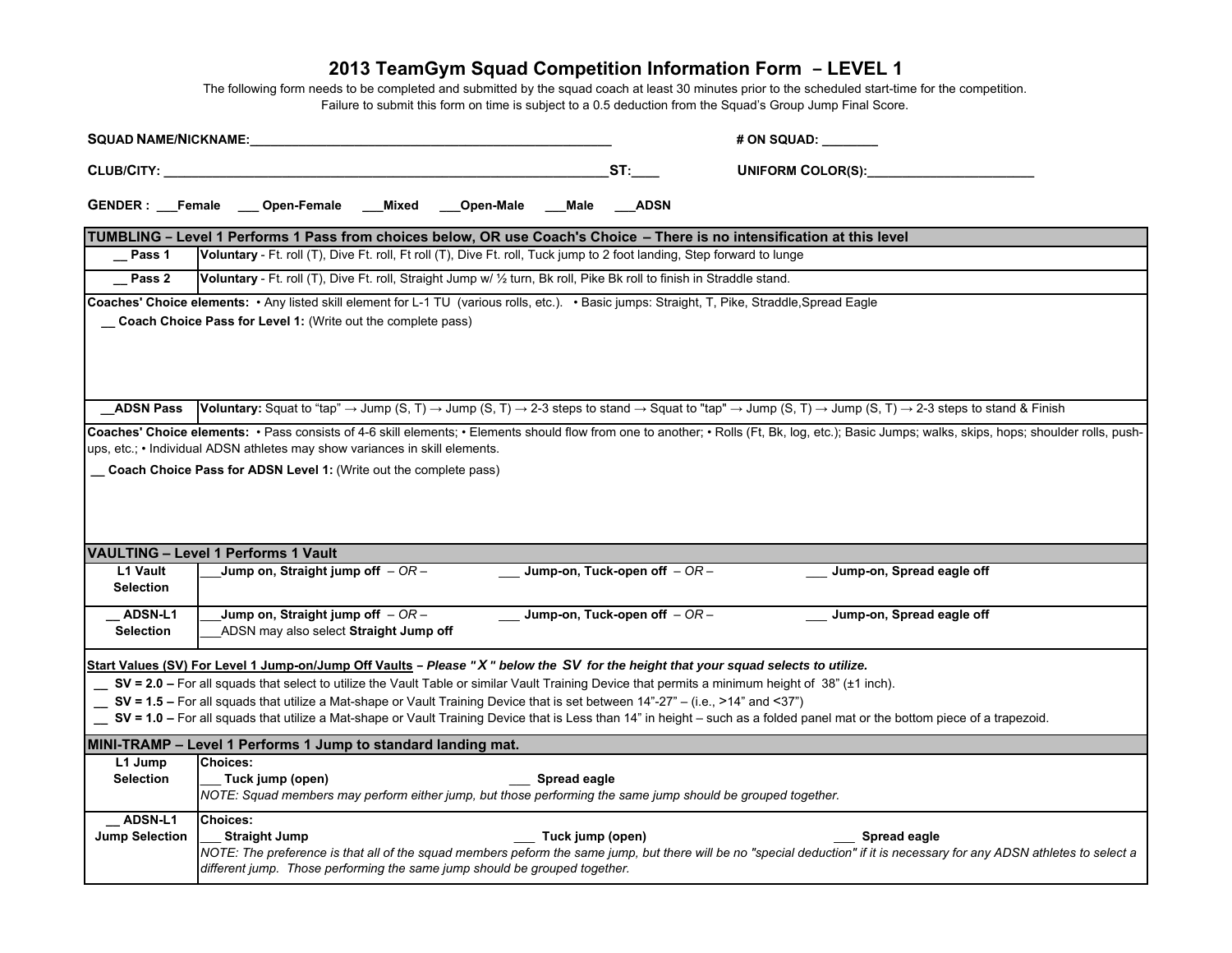| <b>SQUAD NAME/NICKNAME:</b> |                 |                                                                                                                                                                                                                                     |                |                                  |                           | # ON SQUAD:                                                                                                                                                                 |
|-----------------------------|-----------------|-------------------------------------------------------------------------------------------------------------------------------------------------------------------------------------------------------------------------------------|----------------|----------------------------------|---------------------------|-----------------------------------------------------------------------------------------------------------------------------------------------------------------------------|
|                             |                 | <b>CLUB/CITY:</b> The contract of the contract of the contract of the contract of the contract of the contract of the contract of the contract of the contract of the contract of the contract of the contract of the contract of t |                |                                  | ST:                       | <b>UNIFORM COLOR(S):</b>                                                                                                                                                    |
|                             |                 | GENDER: Female Open-Female Mixed                                                                                                                                                                                                    | Open-Male Male |                                  | <b>ADSN</b>               |                                                                                                                                                                             |
|                             |                 | TUMBLING - Level 2 Performs 2 Passes from choices below, OR use Coach's Choice for "Voluntary" pass.                                                                                                                                |                |                                  |                           |                                                                                                                                                                             |
| Pass 1                      |                 | REQUIRED - 4 cartwheels in series (Front-to-side; lateral, lateral, side-to-back) Finish inlunge and exit.                                                                                                                          |                |                                  |                           |                                                                                                                                                                             |
| Pass 2                      |                 |                                                                                                                                                                                                                                     |                |                                  |                           | <b>Voluntary</b> – Hndstd Ft. Roll $\rightarrow$ Step into c/w $\rightarrow$ C/w turn to stand facing fwd and Power hurdle $\rightarrow$ RO rebound and finish in lunge.    |
|                             |                 | · Walkovers (such as FWO, BWO., Tinsicas).                                                                                                                                                                                          |                |                                  |                           | Coaches' Choice elements: • Any listed skill element for L-1 or L-2 TU such as varieties of walkovers, BHS's, RO, pirouettes, etc.; • Hurdles, chassés, & other locomotors; |
|                             |                 | _ Coach Choice Pass for Level 2: (Write out the complete pass)                                                                                                                                                                      |                |                                  |                           |                                                                                                                                                                             |
|                             |                 |                                                                                                                                                                                                                                     |                |                                  |                           |                                                                                                                                                                             |
|                             |                 |                                                                                                                                                                                                                                     |                |                                  |                           |                                                                                                                                                                             |
|                             |                 |                                                                                                                                                                                                                                     |                |                                  |                           |                                                                                                                                                                             |
| <b>ADSN1</b>                |                 | <b>Voluntary:</b> $\cdot$ c/w $\rightarrow$ chassé $\rightarrow$ c/w $\rightarrow$ chassé $\rightarrow$ c/w $\rightarrow$ LUNGE show finish position                                                                                |                |                                  |                           |                                                                                                                                                                             |
| <b>ADSN 2</b>               |                 |                                                                                                                                                                                                                                     |                |                                  |                           | Voluntary: • Kick-up to "near" Hndstd, step-down → chassé → chassé → Hndstd step-down → chassé → c/w → LUNGE show finish                                                    |
|                             |                 |                                                                                                                                                                                                                                     |                |                                  |                           | Coaches' Choice elements: • Pass consists of 4-6 elements; • Any skill elements from L-1 & L-2 TU; • Elements should flow from one to another with continuous movement.     |
|                             |                 | Coach Choice Pass for ADSN Level 1: (Write out the complete pass)                                                                                                                                                                   |                |                                  |                           |                                                                                                                                                                             |
|                             |                 |                                                                                                                                                                                                                                     |                |                                  |                           |                                                                                                                                                                             |
|                             |                 |                                                                                                                                                                                                                                     |                |                                  |                           |                                                                                                                                                                             |
|                             |                 |                                                                                                                                                                                                                                     |                |                                  |                           |                                                                                                                                                                             |
|                             |                 |                                                                                                                                                                                                                                     |                |                                  |                           |                                                                                                                                                                             |
|                             |                 | VAULTING - Level 2 Performs 1 Vault onto a MAT STACK                                                                                                                                                                                |                |                                  |                           |                                                                                                                                                                             |
| L2 Vault                    |                 | Jump with stretched position in pre-flight to Dive roll                                                                                                                                                                             |                |                                  |                           |                                                                                                                                                                             |
| <b>ADSN-L1</b>              |                 |                                                                                                                                                                                                                                     |                |                                  |                           | NOTE: Performs 1 Vault onto a Standard landing mat (NOT a Mat Stack). May use the same set-up as in L1 -- Basic Jumps - Jump-on / Jump-off                                  |
| <b>Choices</b>              |                 | Choices: Straight jump $-OR-$                                                                                                                                                                                                       |                | $\frac{1}{2}$ Tuck jump $-$ OR - |                           | Spread eagle                                                                                                                                                                |
|                             |                 |                                                                                                                                                                                                                                     |                |                                  |                           | The preference is that all of the squad members peform the same vault but there will be no "special deduction" if it is necessary for any ADSN athletes                     |
|                             |                 | to select a different jump. Those performing the same vault should be grouped together.                                                                                                                                             |                |                                  |                           |                                                                                                                                                                             |
|                             |                 |                                                                                                                                                                                                                                     |                |                                  |                           |                                                                                                                                                                             |
|                             |                 | MINI-TRAMP - Level 2 Performs 1 pass to MAT STACK                                                                                                                                                                                   |                |                                  |                           |                                                                                                                                                                             |
| L <sub>2</sub> Jump         | <b>Choices:</b> |                                                                                                                                                                                                                                     |                |                                  |                           |                                                                                                                                                                             |
| Selection(s)                |                 | Tuck jump (open)                                                                                                                                                                                                                    | Spread eagle   |                                  | <b>Straddle toe touch</b> | <b>Pike Jump</b><br>Squad members may perform 1 or any 2 of these jumps. Those performing the same jump should be grouped together.                                         |
| <b>ADSN-L2</b>              |                 | NOTE: ADSN may use an elevated run-up to the MT. May use a standard landing mat.                                                                                                                                                    |                |                                  |                           |                                                                                                                                                                             |
| <b>Jump Selection</b>       | <b>Choices:</b> |                                                                                                                                                                                                                                     |                |                                  |                           |                                                                                                                                                                             |
|                             |                 | Tuck jump (open)                                                                                                                                                                                                                    | Spread eagle   |                                  | <b>Straddle toe touch</b> | <b>Pike Jump</b>                                                                                                                                                            |
|                             |                 |                                                                                                                                                                                                                                     |                |                                  |                           | Squad members may perform 1 or any 2 of these jumps. Those performing the same jump should be grouped together.                                                             |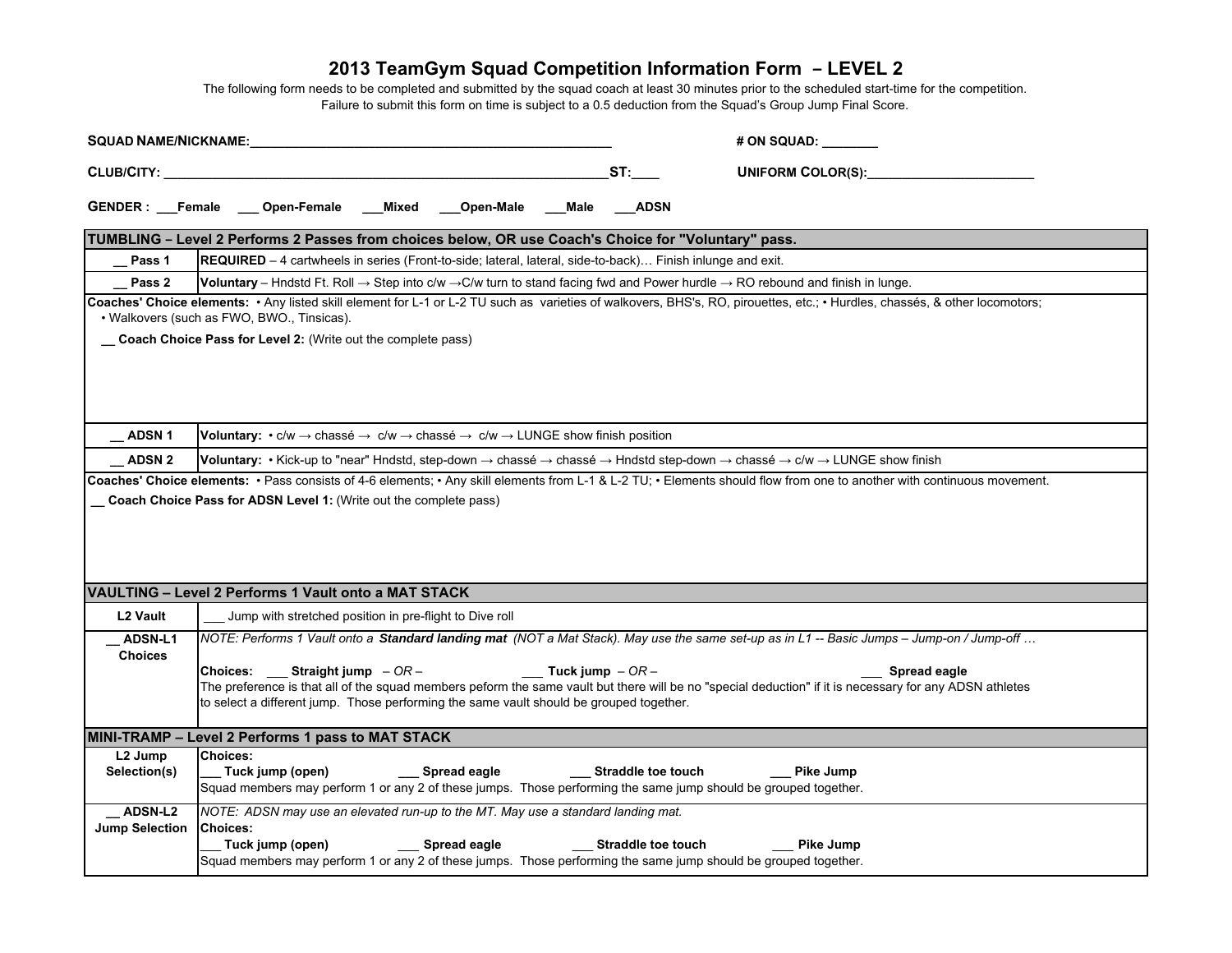|                                                                                                                           |                                                                                                                                                                                                                                                                                                                              |                 | # ON SQUAD:                   |  |  |  |  |  |  |
|---------------------------------------------------------------------------------------------------------------------------|------------------------------------------------------------------------------------------------------------------------------------------------------------------------------------------------------------------------------------------------------------------------------------------------------------------------------|-----------------|-------------------------------|--|--|--|--|--|--|
|                                                                                                                           |                                                                                                                                                                                                                                                                                                                              | $\mathsf{ST}$ : | UNIFORM COLOR(S):             |  |  |  |  |  |  |
|                                                                                                                           |                                                                                                                                                                                                                                                                                                                              |                 |                               |  |  |  |  |  |  |
| TUMBLING – Level 3 Performs 2 Passes from choices below, OR use Coach's Choice There is no intensification at this level. |                                                                                                                                                                                                                                                                                                                              |                 |                               |  |  |  |  |  |  |
| $\equiv$ Pass 1                                                                                                           | <b>REQUIRED</b> – From stand, Run/hurdle to [ RO–BHS step-out ¼ turn into c/w ] – OR – [ RO-BHS rebound with turn to step-out ] $\rightarrow$ c/w $\rightarrow$ RO rebound to lunge.                                                                                                                                         |                 |                               |  |  |  |  |  |  |
| <b>Pass 2</b>                                                                                                             | <b>Voluntary</b><br>From stand facing forward Hndstd 1/2 pirouette stepdown into Bk walkover to lunge $\rightarrow$ quick turn & run/hurdle, RO-BHS, Rebound to lunge. $-OR -$<br>From stand facing forward Hndstd 1/2 pirouette $\rightarrow$ c/w to lunge $\rightarrow$ quick turn & run/hurdle, RO-BHS, Rebound to lunge. |                 |                               |  |  |  |  |  |  |
|                                                                                                                           | Coaches' Choice elements: • Any listed skill element for L-3 TU such as all varieties of walkovers, BHS's, RO, pirouettes, etc<br>Coach Choice Pass for Level 3: (Write out the complete pass)                                                                                                                               |                 |                               |  |  |  |  |  |  |
|                                                                                                                           | VAULTING – Level 3 Performs 1 Vault onto a MAT STACK – Start Value (SV) for the following jumps = 2.0.                                                                                                                                                                                                                       |                 |                               |  |  |  |  |  |  |
| L3 Vault(s)                                                                                                               | Run, hurdle, jump from the board showing an extended body in the preflight to<br>$-$ AND/OR $-$<br><b>Handstand to flatback</b>                                                                                                                                                                                              |                 | <b>Handspring to flatback</b> |  |  |  |  |  |  |
|                                                                                                                           | NOTE: Those selecting Hndstd to flatback perfom before those doing Hndspg to flatback.                                                                                                                                                                                                                                       |                 |                               |  |  |  |  |  |  |
|                                                                                                                           | MINI-TRAMP - Level 3 Performs 1 pass to MAT STACK.                                                                                                                                                                                                                                                                           |                 |                               |  |  |  |  |  |  |
| <b>Jump Choices</b>                                                                                                       | $-$ AND/OR $-$<br>Straight Jump with 360° turn                                                                                                                                                                                                                                                                               |                 | <b>Front salto tuck</b>       |  |  |  |  |  |  |
|                                                                                                                           | NOTE: If any squad members are not ready to perform the Front salto tuck, they may substitute with the Jump 360° turn and must perform first.                                                                                                                                                                                |                 |                               |  |  |  |  |  |  |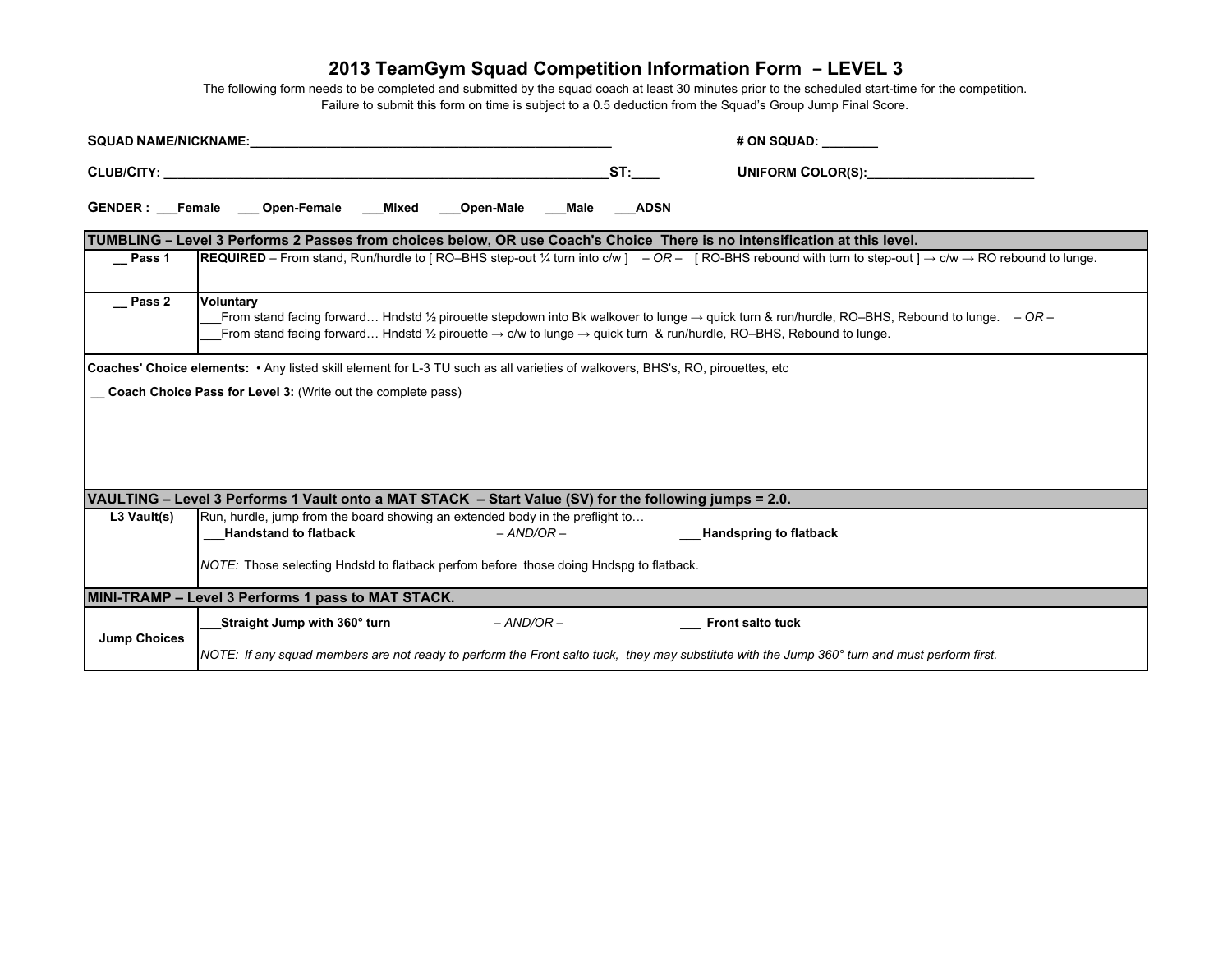|                       |                                                                                | SQUAD NAME/NICKNAME: William Communication of the Communication of the Communication of the Communication of the Communication of the Communication of the Communication of the Communication of the Communication of the Comm |       |            |                   |                                      | # ON SQUAD:                                                                                                                                                                                                                                                                         |  |  |  |  |
|-----------------------|--------------------------------------------------------------------------------|--------------------------------------------------------------------------------------------------------------------------------------------------------------------------------------------------------------------------------|-------|------------|-------------------|--------------------------------------|-------------------------------------------------------------------------------------------------------------------------------------------------------------------------------------------------------------------------------------------------------------------------------------|--|--|--|--|
| CLUB/CITY:            |                                                                                |                                                                                                                                                                                                                                |       |            |                   | ST:                                  | <b>UNIFORM COLOR(S):</b>                                                                                                                                                                                                                                                            |  |  |  |  |
|                       |                                                                                | GENDER: Female Open-Female                                                                                                                                                                                                     | Mixed | Open-Male  | Male              | <b>ADSN</b>                          |                                                                                                                                                                                                                                                                                     |  |  |  |  |
|                       | TUMBLING - Level 4 Performs 2 Passes from choices below, OR use Coach's Choice |                                                                                                                                                                                                                                |       |            |                   |                                      |                                                                                                                                                                                                                                                                                     |  |  |  |  |
| Pass 1                | <b>REQUIRED</b>                                                                | NOTE: Pass1 MAY be intensified by adding a Bk. Salto (T) after the 2nd BHS.                                                                                                                                                    |       |            |                   |                                      | From stand, Run/hurdle, RO-BHS (1), RO-BHS (2), RO-BHS (3), Rebound to lunge exit. Last athlete should hold & show the lunge                                                                                                                                                        |  |  |  |  |
| Pass 2                |                                                                                | <b>Voluntary Pass Choices</b>                                                                                                                                                                                                  |       |            |                   |                                      | From stand, Run/hurdle, FHS stepout (w/ flight from hands), FHS stepout (w/ flight from hands), RO-BHS, Rebound to lunge.<br>$- OR -$<br>From stand facing forward Hndstd 1/2 pirouette $\rightarrow$ c/w to lunge $\rightarrow$ quick turn & run/hurdle, RO-BHS, Rebound to lunge. |  |  |  |  |
|                       |                                                                                | • MUST include Fwd and Bkw tumbling. • MAY include some kind of Ft. Salto (T)<br>Coach Choice Pass for Level 4: (Write out the complete pass)                                                                                  |       |            |                   |                                      |                                                                                                                                                                                                                                                                                     |  |  |  |  |
|                       |                                                                                |                                                                                                                                                                                                                                |       |            |                   |                                      | VAULTING - Level 4 Performs 1 or 2 Vaults over Standard Vault Table - Height of Vault Table is at the coach's discretion                                                                                                                                                            |  |  |  |  |
| L4 Vault 1            | <b>REQUIRED</b>                                                                | Front Handspring Vault (SV= 2.0)                                                                                                                                                                                               |       |            |                   |                                      | NOTE 1: If the squad only peforms the REQUIRED FHS vault, their Jump-VT score will be based solely on this one pass.                                                                                                                                                                |  |  |  |  |
| L4 Vault 2<br>choices |                                                                                | Voluntary (SV= 2.0)<br>Choice 1 - Jump-on / FHS-off                                                                                                                                                                            |       | $-$ OR $-$ |                   | Choice 2 - Jump-on/Ft. Salto-off (T) |                                                                                                                                                                                                                                                                                     |  |  |  |  |
|                       |                                                                                |                                                                                                                                                                                                                                |       |            |                   |                                      | NOTE 2: If the squad also performs 1 of the Voluntary vaults, the 2 scores will be averaged for their final Jump-VT score.                                                                                                                                                          |  |  |  |  |
|                       |                                                                                |                                                                                                                                                                                                                                |       |            |                   |                                      | MINI-TRAMP - Level 4 Performs 1 pass to standard landing mat. Start Value (SV) for the following jumps = 2.0.                                                                                                                                                                       |  |  |  |  |
| <b>Jump Choices</b>   |                                                                                | Ft. salto $(T)$                                                                                                                                                                                                                |       | $-OR-$     | $Ft.$ salto $(P)$ |                                      |                                                                                                                                                                                                                                                                                     |  |  |  |  |
|                       |                                                                                |                                                                                                                                                                                                                                |       |            |                   |                                      | Squad members may perform either jump. Those performing the Ft. salto (P) should follow those doing the Ft. salto (T).                                                                                                                                                              |  |  |  |  |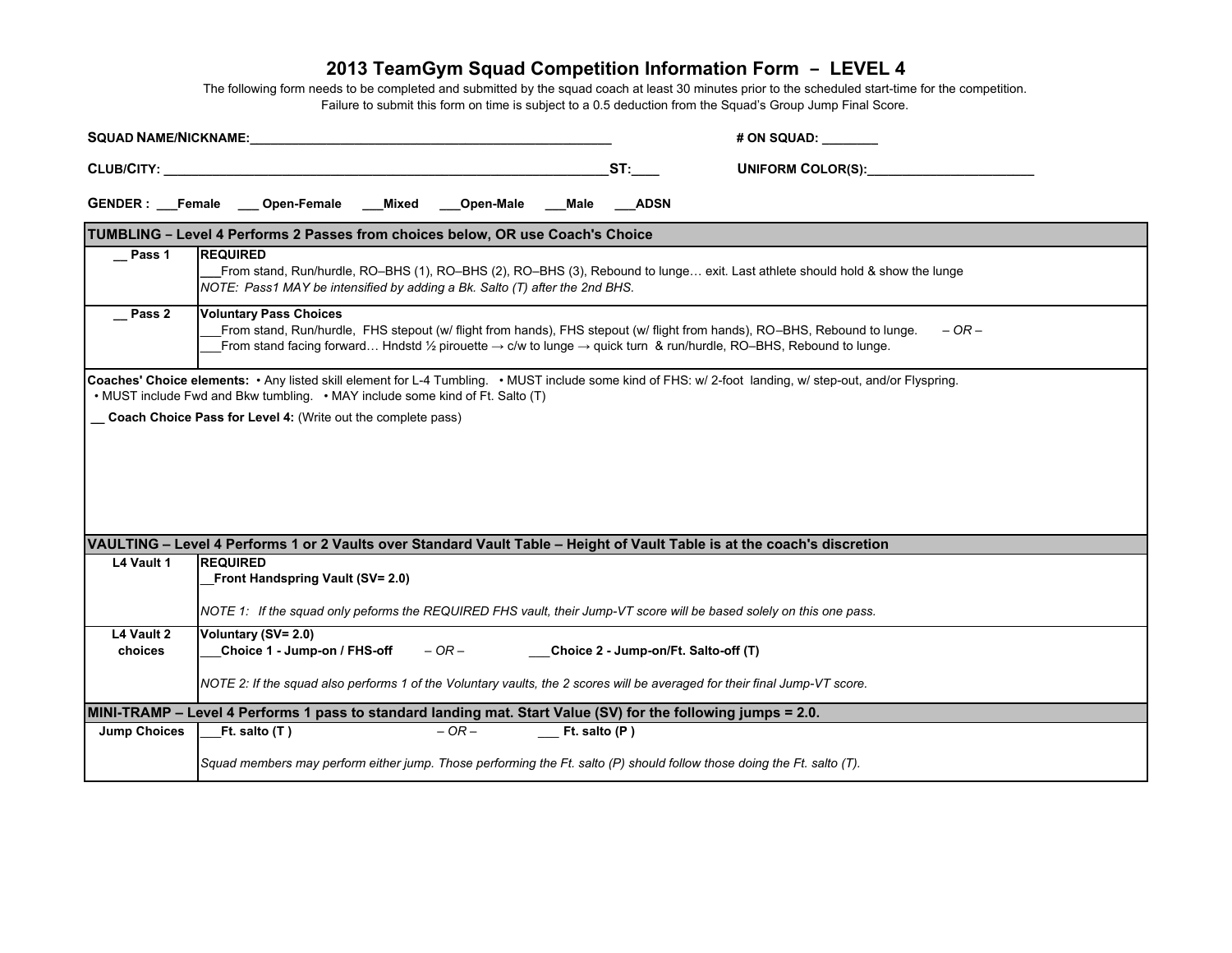| <b>SQUAD NAME/NICKNAME:</b>       |                                                                                                                                                                                                                                                                                                                                                                                                                                                                                                                 |       |           |      |             | # ON SQUAD: __                                                                                                                                                                                                                                                                               |  |  |
|-----------------------------------|-----------------------------------------------------------------------------------------------------------------------------------------------------------------------------------------------------------------------------------------------------------------------------------------------------------------------------------------------------------------------------------------------------------------------------------------------------------------------------------------------------------------|-------|-----------|------|-------------|----------------------------------------------------------------------------------------------------------------------------------------------------------------------------------------------------------------------------------------------------------------------------------------------|--|--|
| CLUB/CITY:                        |                                                                                                                                                                                                                                                                                                                                                                                                                                                                                                                 |       |           |      | ST:         | <b>UNIFORM COLOR(S):</b>                                                                                                                                                                                                                                                                     |  |  |
|                                   | GENDER: Female __ Open-Female                                                                                                                                                                                                                                                                                                                                                                                                                                                                                   | Mixed | Open-Male | Male | <b>ADSN</b> |                                                                                                                                                                                                                                                                                              |  |  |
|                                   | TUMBLING - Level 5 Performs 2 Passes from choices below, OR use Coach's Choice                                                                                                                                                                                                                                                                                                                                                                                                                                  |       |           |      |             |                                                                                                                                                                                                                                                                                              |  |  |
| $\equiv$ Pass 1                   | REQUIRED - Intensification note: Athletes may intensify Bk Salto body position to P or S.                                                                                                                                                                                                                                                                                                                                                                                                                       |       |           |      |             | From stand, Run/hurdle, FHS stepout (withflight off the hands), RO-BHS (1), BHS (2), Bk. Salto (T) showing rise of center of gravity, Rebound to lunge.                                                                                                                                      |  |  |
| Pass 2<br><b>Choices</b>          | Voluntary Pass Choices - Intensification note: MAY be intensified by changing the bodyposition of any of the saltos (Ft. or Bk).<br>From stand, Run/hurdle to 2-foot punch Ft.Salto (T) with 2-foot landing, rebound & step-out (OR immediate step-out) $\rightarrow$ RO-BHS, Bk. Salto (T), Rebound<br>to lunge $-OR -$<br>From stand, Run/hurdle, FHS 2-foot landing $\rightarrow$ Ft salto (T) 2-foot landing rebound & step-out OR immediate step-out $\rightarrow$ FHS step-out $\rightarrow$ C/w to lunge |       |           |      |             |                                                                                                                                                                                                                                                                                              |  |  |
|                                   | • This Coach's Pass may be all Front or Mixed.                                                                                                                                                                                                                                                                                                                                                                                                                                                                  |       |           |      |             | Coaches' Choice elements: . Any listed skill element for L-6 Tumbling. . MUST have an acro element directly connected into and/or out of some kind of Ft Salto.                                                                                                                              |  |  |
|                                   | Coach Choice Pass for Level 5: (Write out the complete pass)                                                                                                                                                                                                                                                                                                                                                                                                                                                    |       |           |      |             |                                                                                                                                                                                                                                                                                              |  |  |
|                                   | VAULTING - Level 5 Performs 1 Vault over the Vault Table                                                                                                                                                                                                                                                                                                                                                                                                                                                        |       |           |      |             |                                                                                                                                                                                                                                                                                              |  |  |
|                                   | Level 5 Vault Height - Vault Difficulty Start Value (SV) is determined by the height of the vault that the squads select to use.                                                                                                                                                                                                                                                                                                                                                                                |       |           |      |             |                                                                                                                                                                                                                                                                                              |  |  |
|                                   | $\cdot$ SV = 2.0 – VT Height = 120 cm (47")<br>$\cdot$ SV = 1.6 – VT Height = 115 cm (45")                                                                                                                                                                                                                                                                                                                                                                                                                      |       |           |      |             | $\cdot$ SV = 1.2 – VT Height = 110 cm (43")<br>$\cdot$ SV = 0.8 – VT Height = 105 cm (41")                                                                                                                                                                                                   |  |  |
| L5 Vault 1                        | <b>REQUIRED</b><br><b>Front Handspring Vault</b>                                                                                                                                                                                                                                                                                                                                                                                                                                                                |       |           |      |             |                                                                                                                                                                                                                                                                                              |  |  |
|                                   | Intensification: The final 1, 2 or 3 vaulters may "intensify" their vault with the following choices: There is NO BONUS for intensification.<br>. Handspring with 1/2 twist on, and straight body in afterflight off the table.<br>• Handspring onto the table and 1/2 twist off with straight body in afterflight.<br>. Handspring onto the table and 1/1 twist off with straight body in afterflight.                                                                                                         |       |           |      |             |                                                                                                                                                                                                                                                                                              |  |  |
|                                   | MINI-TRAMP - Level 5 Performs 1 pass to standard landing mat from the choices below.                                                                                                                                                                                                                                                                                                                                                                                                                            |       |           |      |             |                                                                                                                                                                                                                                                                                              |  |  |
| <b>Jump Choices</b><br>(select 1) | Ft. salto (T or P with open) - SV= 1.5 - Intensification: Acceptable jump is Ft. Salto (Straight)<br>Ft. salto (Straight position) - SV= 2.0 - Intensification: Acceptable jump is Barani (P or S)                                                                                                                                                                                                                                                                                                              |       |           |      |             | Intensification: The final 1, 2 or 3 squad members may "intensify" their jumps with the listed choices: There is NO BONUS for intensification.<br>NOTE: For Choice 1, squad members may perform either jump. Those performing the Ft. salto (P) should follow those doing the Ft. salto (T). |  |  |